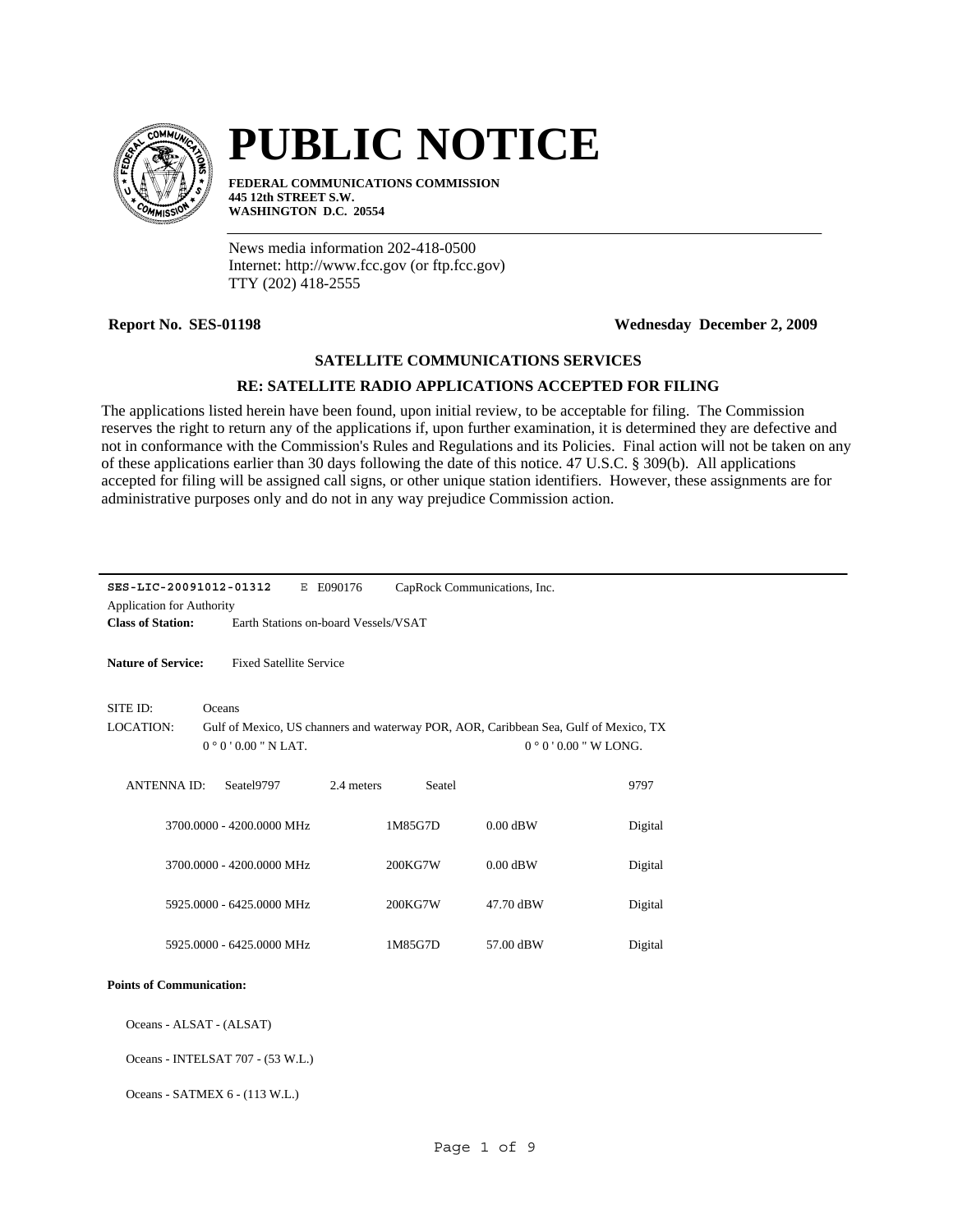Oceans - SATMEX-5 - (116.8 W.L.)

**SES-MFS-20090811-00988** E E060157 **Class of Station:** Other Modification CapRock Communications, Inc.

Nature of Service: Earth Stations on-board Vessels, Fixed Satellite Service, Other

Modification application filed to request to add frequencies and a point of communication (ESV extended Ku), also to request waiver of Section 25.222(a) of the Commission's rules.

#### SITE ID: ESV

LOCATION: 4400 S. Sam Houston Pkwy. E., Houston, TX

| <b>ANTENNA ID:</b> | <b>ESV4996</b>              | 1.2 meters | Seatel  |            | 4996    |
|--------------------|-----------------------------|------------|---------|------------|---------|
|                    | 11700.0000 - 12200.0000 MHz |            | 200KG7D | $0.00$ dBW | Digital |
|                    | 11700.0000 - 12200.0000 MHz |            | 1M85G7D |            | Digital |
|                    | 14000.0000 - 14500.0000 MHz |            | 200KG7D | 40.50 dBW  | Digital |
|                    | 11700.0000 - 12200.0000 MHz |            | 1M92G7D |            | Digital |
|                    | 11700.0000 - 12200.0000 MHz |            | 3M85G7D |            | Digital |
|                    | 11700.0000 - 12200.0000 MHz |            | 5M76G7D |            | Digital |
|                    | 11700.0000 - 12200.0000 MHz |            | 7M68G7D |            | Digital |
|                    | 11700.0000 - 12200.0000 MHz |            | 8M67G7D |            | Digital |
|                    | 14000.0000 - 14500.0000 MHz |            | 100KG7D | 37.00 dBW  | Digital |
|                    | 14000.0000 - 14500.0000 MHz |            | 150KG7D | 38.80 dBW  | Digital |
|                    | 14000.0000 - 14500.0000 MHz |            | 1M17G7D | 47.80 dBW  | Digital |
|                    | 14000.0000 - 14500.0000 MHz |            | 1M56G7D | 49.10 dBW  | Digital |
|                    | 14000.0000 - 14500.0000 MHz |            | 200KG7D | 40.00 dBW  | Digital |
|                    | 14000.0000 - 14500.0000 MHz |            | 300KG7D | 41.80 dBW  | Digital |
|                    | 14000.0000 - 14500.0000 MHz |            | 390KG7D | 43.00 dBW  | Digital |
|                    | 14000.0000 - 14500.0000 MHz |            | 50K0G7D | 34.00 dBW  | Digital |
|                    | 14000.0000 - 14500.0000 MHz |            | 780KG7D | 46.00 dBW  | Digital |

SITE ID: Oceans LOCATION: 4400 S. Sam Houston Pkwy, USA, Houston, TX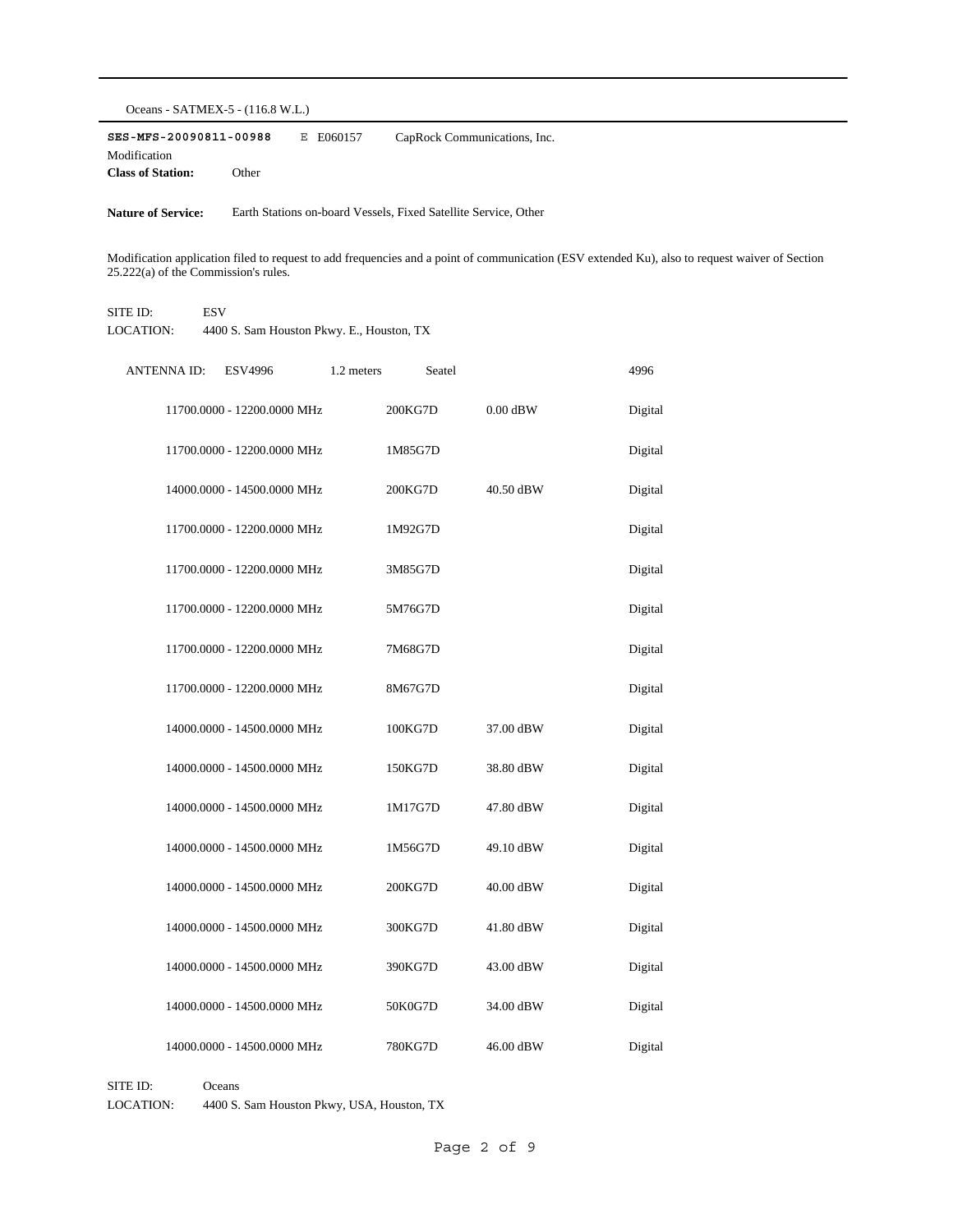| <b>ANTENNA ID:</b> | <b>ESV4003</b><br>1 meters  | Seatel  |                       | 4003    |
|--------------------|-----------------------------|---------|-----------------------|---------|
|                    | 11700.0000 - 12200.0000 MHz | 1M92G7D |                       | Digital |
|                    | 11700.0000 - 12200.0000 MHz | 3M85G7D |                       | Digital |
|                    | 11700.0000 - 12200.0000 MHz | 5M76G7D |                       | Digital |
|                    | 11700.0000 - 12200.0000 MHz | 7M68G7D |                       | Digital |
|                    | 11700.0000 - 12200.0000 MHz | 8M67G7D |                       | Digital |
|                    | 11700.0000 - 12200.0000 MHz | 390KG7D |                       | Digital |
|                    | 14000.0000 - 14500.0000 MHz | 100KG7D | $37.00\ \mathrm{dBW}$ | Digital |
|                    | 14000.0000 - 14500.0000 MHz | 150KG7D | 38.80 dBW             | Digital |
|                    | 14000.0000 - 14500.0000 MHz | 200KG7D | 40.00 dBW             | Digital |
|                    | 14000.0000 - 14500.0000 MHz | 300KG7D | 41.80 dBW             | Digital |
|                    | 14000.0000 - 14500.0000 MHz | 50K0G7D | 34.00 dBW             | Digital |
|                    | 14000.0000 - 14500.0000 MHz | 780KG7D | 46.00 dBW             | Digital |
|                    | 10950.0000 - 11200.0000 MHz | 1M76G7W |                       | Digital |
|                    | 10950.0000 - 11200.0000 MHz | 2M41G7W |                       | Digital |
|                    | 10950.0000 - 11200.0000 MHz | 3M52G7W |                       | Digital |
|                    | 10950.0000 - 11200.0000 MHz | 5M77G7W |                       | Digital |
|                    | 11450.0000 - 11700.0000 MHz | 1M76G7W |                       | Digital |
|                    | 11450.0000 - 11700.0000 MHz | 2M41G7W |                       | Digital |
|                    | 11450.0000 - 11700.0000 MHz | 3M52G7W |                       | Digital |
|                    | 11450.0000 - 11700.0000 MHz | 5M77G7W |                       | Digital |
|                    | 12500.0000 - 12750.0000 MHz | 1M76G7W |                       | Digital |
|                    | 12500.0000 - 12750.0000 MHz | 2M41G7W |                       | Digital |
|                    | 12500.0000 - 12750.0000 MHz | 3M52G7W |                       | Digital |
|                    | 12500.0000 - 12750.0000 MHz | 5M77G7W |                       | Digital |
| <b>ANTENNA ID:</b> | <b>ESV4006</b><br>1 meters  | Seatel  |                       | 4006    |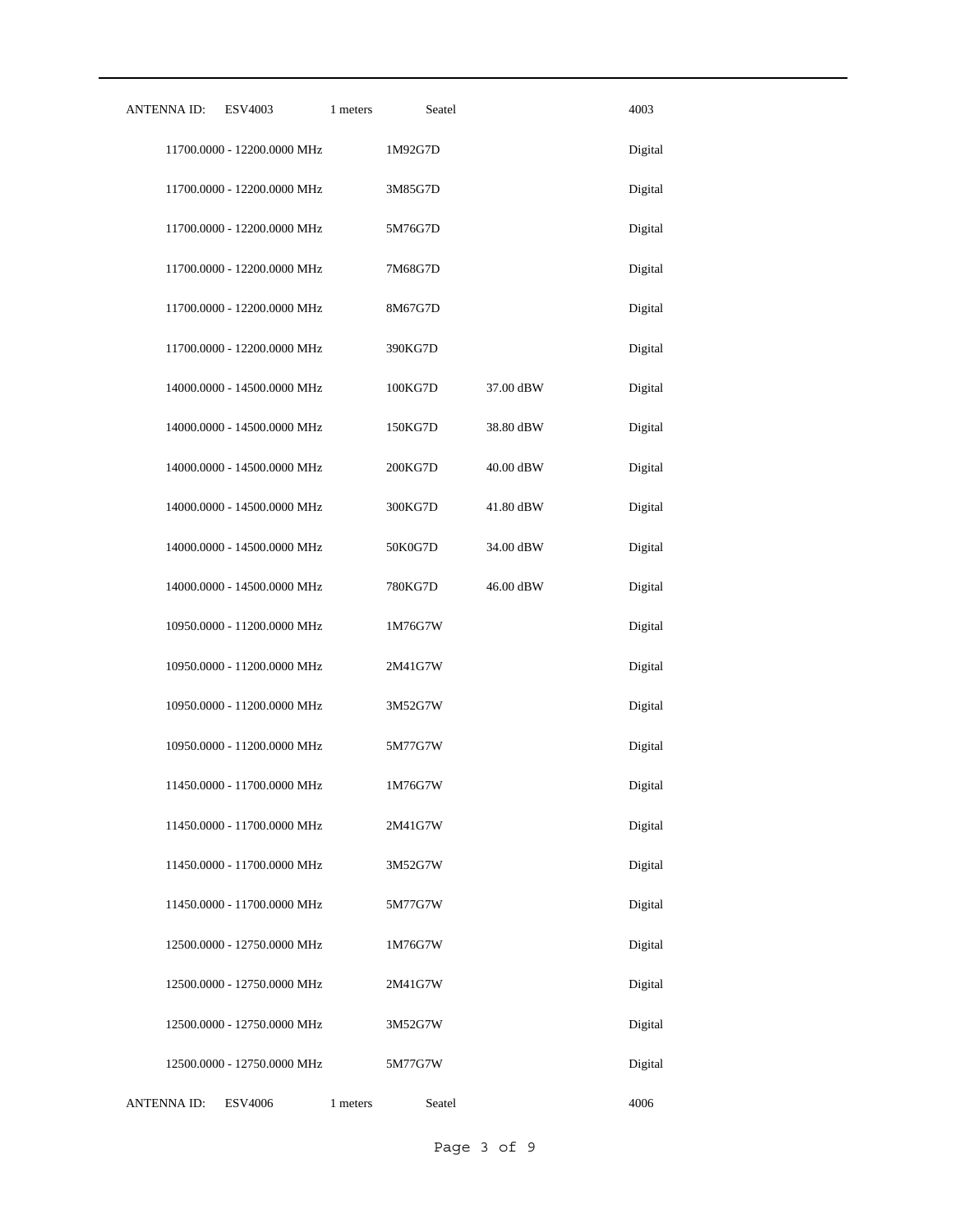|             | 11700.0000 - 12200.0000 MHz |            | 1M92G7D |        |           | Digital |
|-------------|-----------------------------|------------|---------|--------|-----------|---------|
|             | 11700.0000 - 12200.0000 MHz |            | 3M85G7D |        |           | Digital |
|             | 11700.0000 - 12200.0000 MHz |            | 5M76G7D |        |           | Digital |
|             | 11700.0000 - 12200.0000 MHz |            | 7M68G7D |        |           | Digital |
|             | 11700.0000 - 12200.0000 MHz |            | 8M67G7D |        |           | Digital |
|             | 11700.0000 - 12200.0000 MHz |            | 100KG7D |        |           | Digital |
|             | 14000.0000 - 14500.0000 MHz |            | 150KG7D |        | 38.80 dBW | Digital |
|             | 14000.0000 - 14500.0000 MHz |            | 200KG7D |        | 40.00 dBW | Digital |
|             | 14000.0000 - 14500.0000 MHz |            | 300KG7D |        | 41.80 dBW | Digital |
|             | 14000.0000 - 14500.0000 MHz |            | 390KG7D |        | 43.00 dBW | Digital |
|             | 14000.0000 - 14500.0000 MHz |            | 50K0G7D |        | 34.00 dBW | Digital |
|             | 14000.0000 - 14500.0000 MHz |            | 780KG7D |        | 46.00 dBW | Digital |
|             | 10950.0000 - 11200.0000 MHz |            | 1M76G7W |        |           | Digital |
|             | 10950.0000 - 11200.0000 MHz |            | 2M41G7W |        |           | Digital |
|             | 10950.0000 - 11200.0000 MHz |            | 3M52G7W |        |           | Digital |
|             | 10950.0000 - 11200.0000 MHz |            | 5M77G7W |        |           | Digital |
|             | 11450.0000 - 11700.0000 MHz |            | 1M76G7W |        |           | Digital |
|             | 11450.0000 - 11700.0000 MHz |            | 3M52G7W |        |           | Digital |
|             | 11450.0000 - 11700.0000 MHz |            | 5M77G7W |        |           | Digital |
|             | 12500.0000 - 12750.0000 MHz |            | 1M76G7W |        |           | Digital |
|             | 12500.0000 - 12750.0000 MHz |            | 2M41G7W |        |           | Digital |
|             | 12500.0000 - 12750.0000 MHz |            | 3M52G7W |        |           | Digital |
|             | 12500.0000 - 12750.0000 MHz |            | 5M77G7W |        |           | Digital |
| ANTENNA ID: | ESV4996                     | 1.2 meters |         | Seatel |           | 4996    |
| ANTENNA ID: | <b>ESV6006</b>              | 1.5 meters |         | Seatel |           | 6006    |
|             | 11700.0000 - 12200.0000 MHz |            | 1M92G7D |        |           | Digital |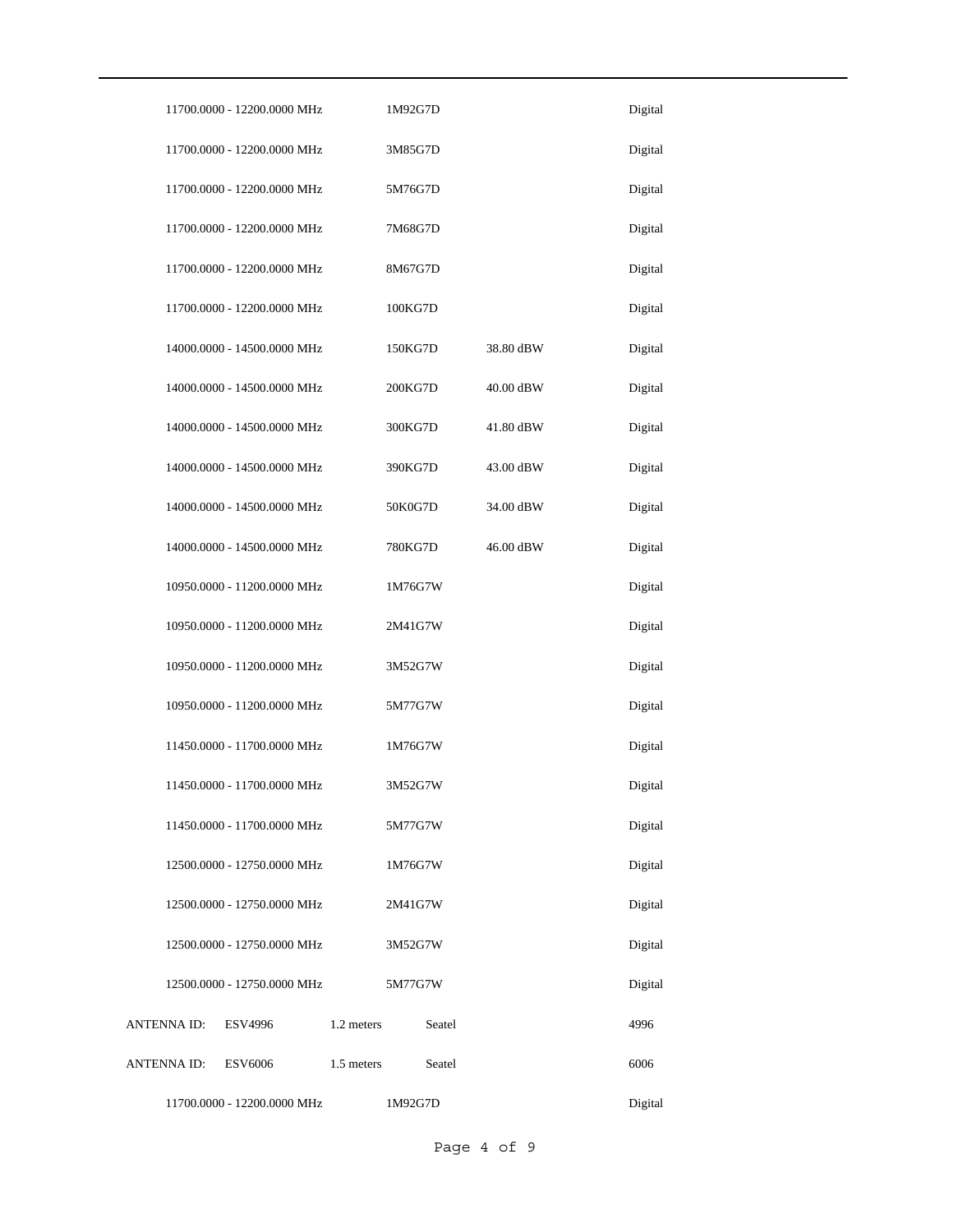| 11700.0000 - 12200.0000 MHz   | 3M85G7D              |           | Digital |
|-------------------------------|----------------------|-----------|---------|
| 11700.0000 - 12200.0000 MHz   | 5M76G7D              |           | Digital |
| 11700.0000 - 12200.0000 MHz   | 7M68G7D              |           | Digital |
| 11700.0000 - 12200.0000 MHz   | 8M67G7D              |           | Digital |
| 14000.0000 - 14500.0000 MHz   | 100KG7D              | 37.00 dBW | Digital |
| 14000.0000 - 14500.0000 MHz   | 150KG7D              | 38.80 dBW | Digital |
| 14000.0000 - 14500.0000 MHz   | 1M17G7D              | 47.80 dBW | Digital |
| 14000.0000 - 14500.0000 MHz   | 1M56G7D              | 49.10 dBW | Digital |
| 14000.0000 - 14500.0000 MHz   | 200KG7D              | 40.00 dBW | Digital |
| 14000.0000 - 14500.0000 MHz   | 300KG7D              | 41.80 dBW | Digital |
| 14000.0000 - 14500.0000 MHz   | 390KG7D              | 43.00 dBW | Digital |
| 14000.0000 - 14500.0000 MHz   | 50K0G7D              | 34.00 dBW | Digital |
| 14000.0000 - 14500.0000 MHz   | 780KG7D              | 46.00 dBW | Digital |
| 10950.0000 - 11200.0000 MHz   | 1M76G7W              |           | Digital |
| 10950.0000 - 11200.0000 MHz   | 2M41G7W              |           | Digital |
| 10950.0000 - 11200.0000 MHz   | 3M52G7W              |           | Digital |
| 10950.0000 - 11200.0000 MHz   | 5M77G7W              |           | Digital |
| 11450.0000 - 11700.0000 MHz   | 1M76G7W              |           | Digital |
| 11450.0000 - 11700.0000 MHz   | 2M41G7W              |           | Digital |
| 11450.0000 - 11700.0000 MHz   | 3M52G7W              |           | Digital |
| 11450.0000 - 11700.0000 MHz   | 5M77G7W              |           | Digital |
| 12500.0000 - 12750.0000 MHz   | 1M76G7W              |           | Digital |
| 12500.0000 - 12750.0000 MHz   | 2M41G7W              |           | Digital |
| 12500.0000 - 12750.0000 MHz   | 3M52G7W              |           | Digital |
| 12500.0000 - 12750.0000 MHz   | 5M77G7W              |           | Digital |
| ANTENNA ID:<br><b>ESV9797</b> | 2.4 meters<br>Seatel |           | 9797    |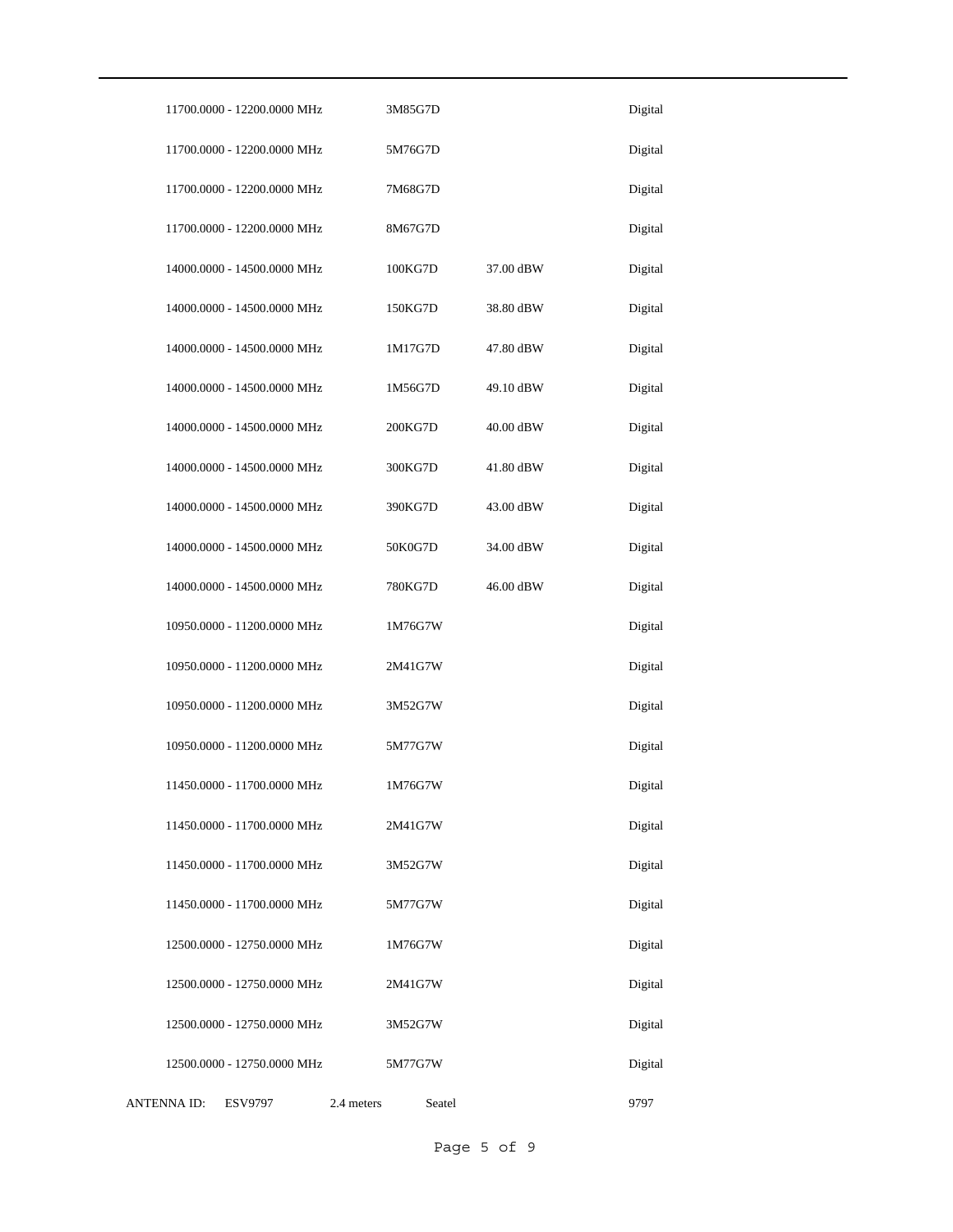| 11700.0000 - 12200.0000 MHz                                                                                                           | 1M92G7D                 |           | Digital |
|---------------------------------------------------------------------------------------------------------------------------------------|-------------------------|-----------|---------|
| 11700.0000 - 12200.0000 MHz                                                                                                           | 3M85G7D                 |           | Digital |
| 11700.0000 - 12200.0000 MHz                                                                                                           | 5M76G7D                 |           | Digital |
| 11700.0000 - 12200.0000 MHz                                                                                                           | 7M68G7D                 |           | Digital |
| 11700.0000 - 12200.0000 MHz                                                                                                           | 8M67G7D                 |           | Digital |
| 11700.0000 - 12200.0000 MHz                                                                                                           | 150KG7D                 |           | Digital |
| 14000.0000 - 14500.0000 MHz                                                                                                           | 100KG7D                 | 37.00 dBW | Digital |
| 14000.0000 - 14500.0000 MHz                                                                                                           | 1M17G7D                 | 47.80 dBW | Digital |
| 14000.0000 - 14500.0000 MHz                                                                                                           | 1M56G7D                 | 49.10 dBW | Digital |
| 14000.0000 - 14500.0000 MHz                                                                                                           | 200KG7D                 | 40.00 dBW | Digital |
| 14000.0000 - 14500.0000 MHz                                                                                                           | 300KG7D                 | 41.80 dBW | Digital |
| 14000.0000 - 14500.0000 MHz                                                                                                           | 390KG7D                 | 43.00 dBW | Digital |
| 14000.0000 - 14500.0000 MHz                                                                                                           | 50K0G7D                 | 34.00 dBW | Digital |
| 14000.0000 - 14500.0000 MHz                                                                                                           | 780KG7D                 | 46.00 dBW | Digital |
| <b>Points of Communication:</b>                                                                                                       |                         |           |         |
| ESV - ALSAT - (ALSAT)                                                                                                                 |                         |           |         |
| ESV - SATMEX-5 - (116.8 W.L.)                                                                                                         |                         |           |         |
| Oceans - SATMEX 6 - (113 W.L.)                                                                                                        |                         |           |         |
| Oceans - SATMEX-5 - (116.8 W.L.)                                                                                                      |                         |           |         |
| Oceans - TELSTAR 11 - (37.5 W.L.)                                                                                                     |                         |           |         |
| SES-MOD-20091027-01365<br>E E990092<br><b>Application for Modification</b><br><b>Class of Station:</b><br><b>Fixed Earth Stations</b> | PanAmSat Licensee Corp. |           |         |
|                                                                                                                                       |                         |           |         |

**Nature of Service:** Fixed Satellite Service

PanAmSat Licensee Corp. requests modify its current earth station license to extend the satellite coordination arc with respect to use of the frequencies 14000-14500 MHz and 11700-12200 MHz to cover the range of orbital longitudes from 40 W.L. to 133 W.L.

33 ° 39 ' 59.00 " N LAT. SITE ID: ELLENWOOD 2857 FORK CREEK CHURCH ROAD, DEKALB, ATLANTA, GA 84 ° 16 ' 19.00 " W LONG. LOCATION: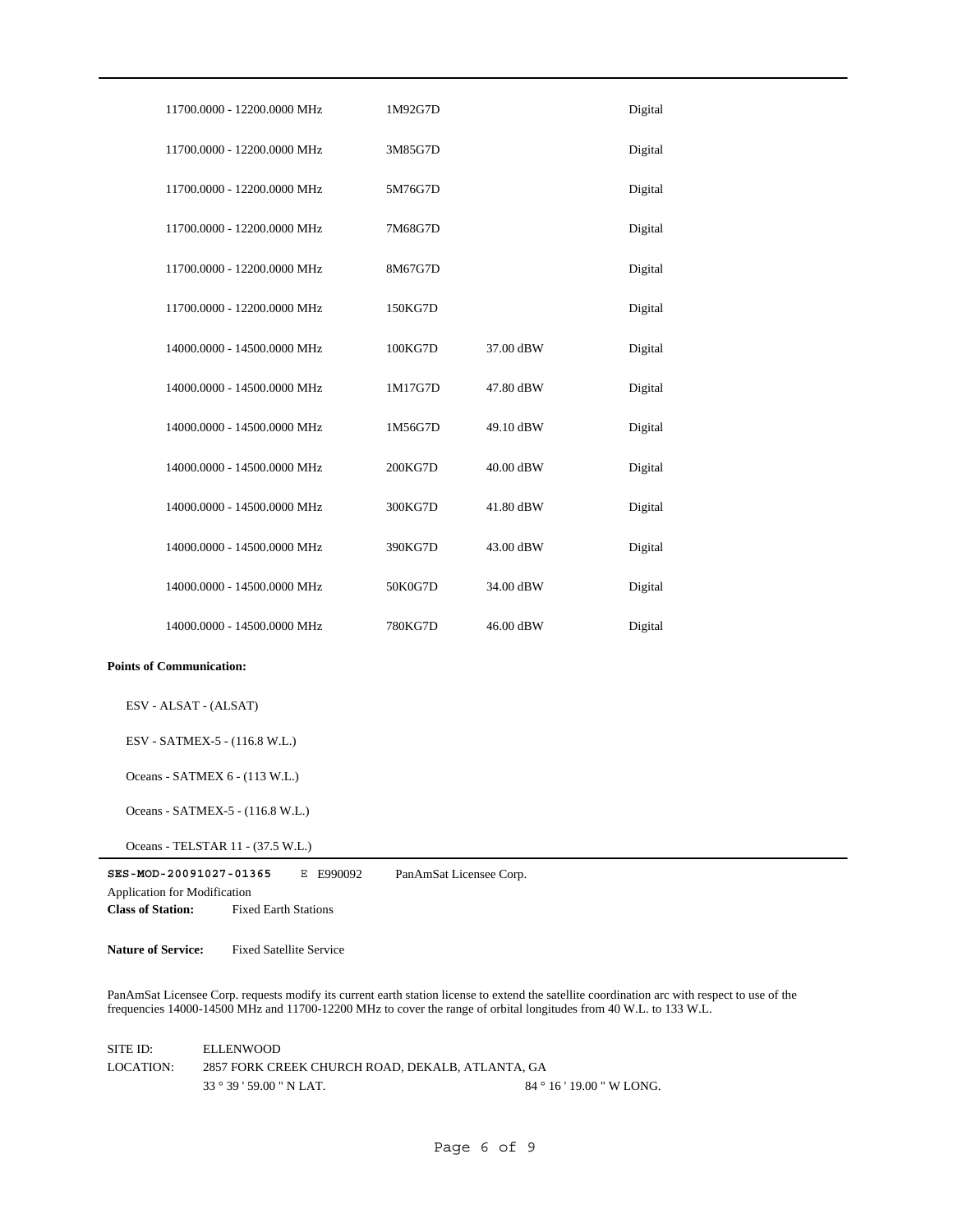| ANTENNA ID: | $AK-5$                      | 11 meters | <b>VERTEX</b> |           | <b>11 KPK</b>              |
|-------------|-----------------------------|-----------|---------------|-----------|----------------------------|
|             | 14000.0000 - 14500.0000 MHz |           | 36M0F8F       | 77.00 dBW | <b>ANALOG VIDEO</b>        |
|             | 14000.0000 - 14500.0000 MHz |           | 18M0F8F       | 74.00 dBW | <b>ANALOG VIDEO</b>        |
|             | 14000.0000 - 14500.0000 MHz |           | 36M0G7W       | 85.00 dBW | DIGITAL VIDEO AND DATA     |
|             | 14000.0000 - 14500.0000 MHz |           | 3M00G7W       | 75.00 dBW | DIGITAL VIDEO AND DATA     |
|             | 14000.0000 - 14500.0000 MHz |           | 64K0G7W       | 60.50 dBW | DIGITAL DATA               |
|             | 14000.0000 - 14500.0000 MHz |           | 750KF2D       | 73.00 dBW | <b>COMMAND</b>             |
|             | 14000.0000 - 14500.0000 MHz |           | 36M0G7W       | 78.30 dBW | VSAT HUB IP VIDEO AND DATA |
|             | 13750.0000 - 14000.0000 MHz |           | 36M0F8F       | 85.00 dBW | ANALOG VIDEO               |
|             | 13750.0000 - 14000.0000 MHz |           | 18M0F8F       | 82.00 dBW | <b>ANALOG VIDEO</b>        |
|             | 13750.0000 - 14000.0000 MHz |           | 36M0G7W       | 85.00 dBW | DIGITAL VIDEO AND DATA     |
|             | 13750.0000 - 14000.0000 MHz |           | 3M00G7W       | 75.00 dBW | DIGITAL VIDEO AND DATA     |
|             | 13750.0000 - 14000.0000 MHz |           | 64K0G7W       | 68.00 dBW | DIGITAL DATA               |
|             | 13750.0000 - 14000.0000 MHz |           | 750KF2D       | 73.13 dBW | <b>COMMAND</b>             |
|             | 12750.0000 - 13250.0000 MHz |           | 36M0F8F       | 85.00 dBW | ANALOG VIDEO               |
|             | 12750.0000 - 13250.0000 MHz |           | 18M0F8F       | 82.00 dBW | <b>ANALOG VIDEO</b>        |
|             | 12750.0000 - 13250.0000 MHz |           | 36M0G7W       | 85.00 dBW | DIGITAL VIDEO AND DATA     |
|             | 12750.0000 - 13250.0000 MHz |           | 3M00G7W       | 75.00 dBW | DIGITAL VIDEO AND DATA     |
|             | 12750.0000 - 13250.0000 MHz |           | 64K0G7W       | 68.00 dBW | DIGITAL DATA               |
|             | 12750.0000 - 13250.0000 MHz |           | 750KF2D       | 85.00 dBW | <b>COMMAND</b>             |
|             | 11700.0000 - 12200.0000 MHz |           | 36M0F8F       |           | <b>ANALOG VIDEO</b>        |
|             | 11700.0000 - 12200.0000 MHz |           | 18M0F8F       |           | <b>ANALOG VIDEO</b>        |
|             | 11700.0000 - 12200.0000 MHz |           | 36M0G7W       |           | DIGITAL VIDEO AND DATA     |
|             | 11700.0000 - 12200.0000 MHz |           | 3M00G7W       |           | DIGITAL VIDEO AND DATA     |
|             | 11700.0000 - 12200.0000 MHz |           | 64K0G7W       |           | <b>DIGITAL DATA</b>        |
|             | 11700.0000 - 12200.0000 MHz |           | 750KF2D       |           | <b>COMMAND</b>             |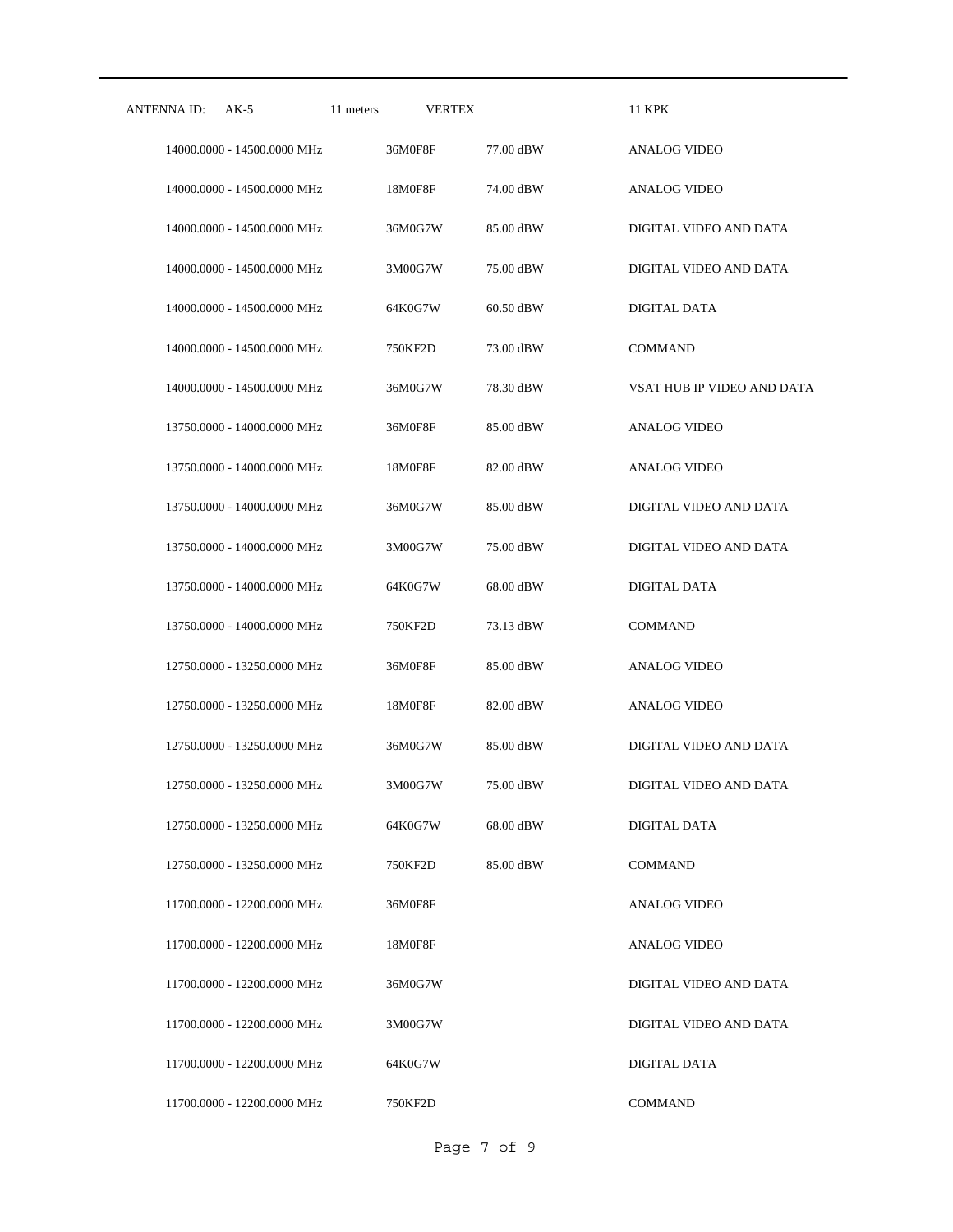|                                 | 11700.0000 - 12200.0000 MHz                                                                                                                                                                                                                                                                                                                                              | 10M3G1W       |                           | VSAT HUB IP VIDEO AND DATA |  |  |  |
|---------------------------------|--------------------------------------------------------------------------------------------------------------------------------------------------------------------------------------------------------------------------------------------------------------------------------------------------------------------------------------------------------------------------|---------------|---------------------------|----------------------------|--|--|--|
|                                 | 11700.0000 - 12200.0000 MHz                                                                                                                                                                                                                                                                                                                                              | 540KG1W       |                           | VSAT HUB IP VIDEO AND DATA |  |  |  |
|                                 | 11450.0000 - 11452.0000 MHz                                                                                                                                                                                                                                                                                                                                              | 82K0F2D       | 63.50 dBW                 | <b>RANGING CARRIER</b>     |  |  |  |
|                                 | 11450.0000 - 11452.0000 MHz                                                                                                                                                                                                                                                                                                                                              | 82K0F2D       |                           | <b>RANGING CARRIER</b>     |  |  |  |
|                                 | 10700.0000 - 11200.0000 MHz                                                                                                                                                                                                                                                                                                                                              | 36M0F8F       |                           | <b>ANALOG VIDEO</b>        |  |  |  |
|                                 | 10700.0000 - 11200.0000 MHz                                                                                                                                                                                                                                                                                                                                              | 18M0F8F       |                           | <b>ANALOG VIDEO</b>        |  |  |  |
|                                 | 10700.0000 - 11200.0000 MHz                                                                                                                                                                                                                                                                                                                                              | 36M0G7W       |                           | DIGITAL VIDEO AND DATA     |  |  |  |
|                                 | 10700.0000 - 11200.0000 MHz                                                                                                                                                                                                                                                                                                                                              | 3M00G7W       |                           | DIGITAL VIDEO AND DATA     |  |  |  |
|                                 | 10700.0000 - 11200.0000 MHz                                                                                                                                                                                                                                                                                                                                              | 64K0G7W       |                           | DIGITAL DATA               |  |  |  |
|                                 | 10700.0000 - 11200.0000 MHz                                                                                                                                                                                                                                                                                                                                              | 750KF2D       |                           | <b>COMMAND</b>             |  |  |  |
| <b>Points of Communication:</b> |                                                                                                                                                                                                                                                                                                                                                                          |               |                           |                            |  |  |  |
|                                 | ELLENWOOD - HORIZONS 1 - (127 DEG WL)                                                                                                                                                                                                                                                                                                                                    |               |                           |                            |  |  |  |
|                                 | ELLENWOOD - PAS-9 - (58.0 W.L.)                                                                                                                                                                                                                                                                                                                                          |               |                           |                            |  |  |  |
|                                 | SES-MOD-20091118-01475<br>E E940333<br>PanAmSat Licensee Corp.<br>Application for Modification<br><b>Class of Station:</b><br><b>Fixed Earth Stations</b>                                                                                                                                                                                                                |               |                           |                            |  |  |  |
|                                 | <b>Nature of Service:</b><br><b>Fixed Satellite Service</b>                                                                                                                                                                                                                                                                                                              |               |                           |                            |  |  |  |
|                                 | PanAmSat Licensee Corp. requests to modify its earth station license, call sign E940333, to extend the satellite coordination arc with respect to<br>use of the frequencies 5925-6425 MHz and to add new a new satellite coordination arc for the frequencies 3700-4200 MHz. The new extended<br>arc will cover the range of orbital longitudes from 29 W.L. to 145 W.L. |               |                           |                            |  |  |  |
| SITE ID:                        | 1                                                                                                                                                                                                                                                                                                                                                                        |               |                           |                            |  |  |  |
| LOCATION:                       | 2857 Fork Creek Church Road, DEKALB, ELLENWOOD, GA<br>33 ° 39 ' 49.00 " N LAT.                                                                                                                                                                                                                                                                                           |               | 84 ° 16 ' 19.00 " W LONG. |                            |  |  |  |
|                                 |                                                                                                                                                                                                                                                                                                                                                                          |               |                           |                            |  |  |  |
| <b>ANTENNA ID:</b>              | 13 meters<br>- 1                                                                                                                                                                                                                                                                                                                                                         | <b>VERTEX</b> |                           | <b>KPC</b>                 |  |  |  |
|                                 | 5925.0000 - 6425.0000 MHz<br>36M0F9W<br>87.00 dBW                                                                                                                                                                                                                                                                                                                        |               |                           |                            |  |  |  |
|                                 | 3700.0000 - 4200.0000 MHz<br>36M0F9W                                                                                                                                                                                                                                                                                                                                     |               |                           |                            |  |  |  |
| <b>Points of Communication:</b> |                                                                                                                                                                                                                                                                                                                                                                          |               |                           |                            |  |  |  |
| $1 - ALSAT - (ALSAT)$           |                                                                                                                                                                                                                                                                                                                                                                          |               |                           |                            |  |  |  |